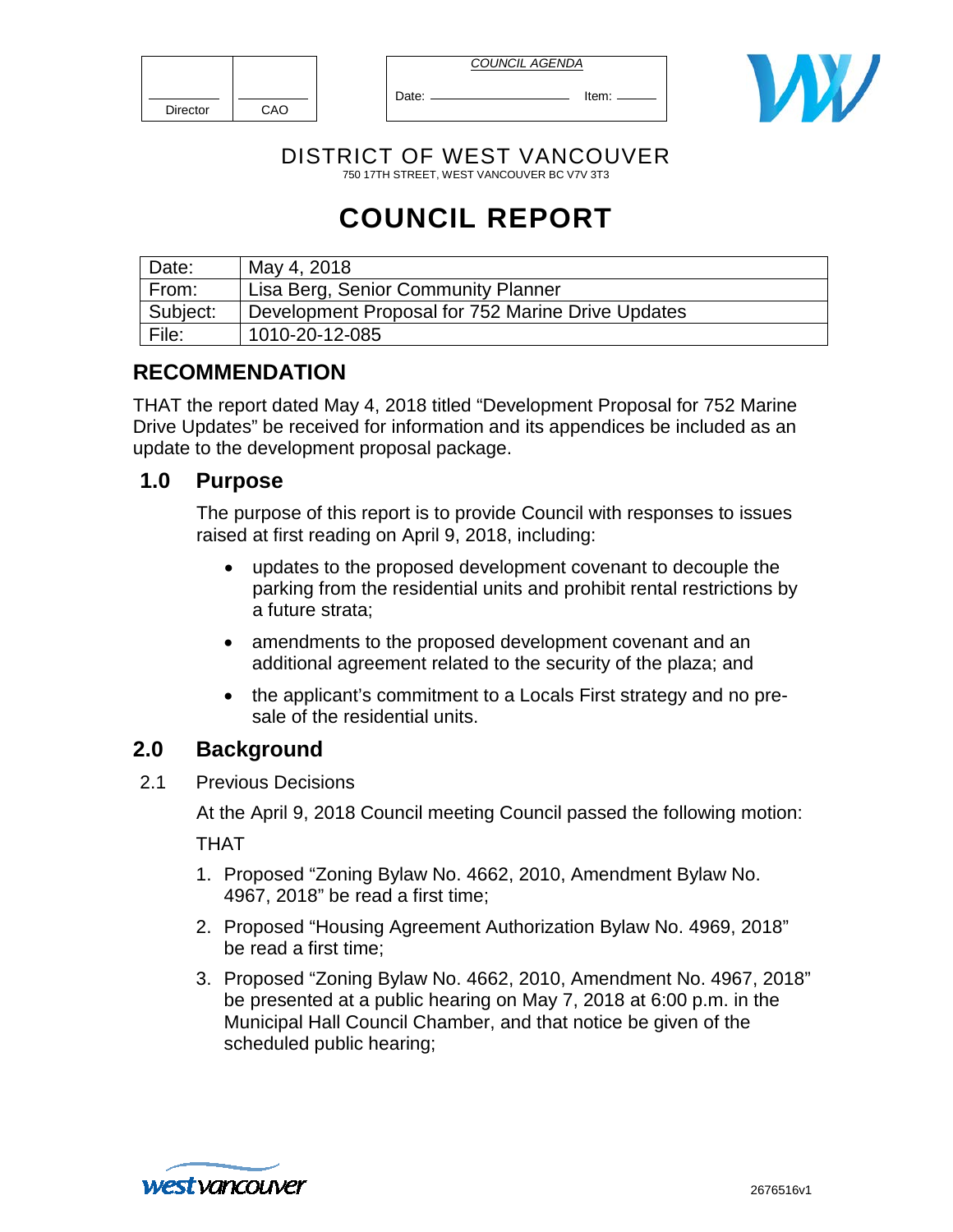- 4. Proposed "Development Permit No. 12-085" be presented at a public meeting scheduled for May 7, 2018 at 6:00 p.m. in the Municipal Hall Council Chamber, to be held concurrently with the public hearing scheduled for May 7, 2018 at 6:00 p.m. in the Municipal Hall Council Chamber, and that notice be given of the scheduled public meeting; and
- 5. A proposed section 219 development covenant for the provision of benefits and statutory rights-of-ways to secure public access to the land attached as Appendix H to the report by the Senior Community Planner dated March 26, 2018 be presented as part of the development package.

## **3.0 Analysis**

3.1 Discussion

Council gave first reading to a proposed amending zoning bylaw and a housing agreement bylaw and set the date for a public hearing for the 752 Marine Drive development proposal. In response to issues raised at the meeting, further information and clarification on a number of items are discussed below.

#### Proposed Development Covenant Updates (**Appendix A**)

#### *Parking*

Additional language has been added to the proposed development covenant to decouple the parking from all residential units.

#### *No Strata Restrictions on Rental Units*

The applicant agrees rental restrictions would be prohibited by a future strata. This means that no strata could pass a bylaw preventing the use or availability of any residential unit as a rentable unit.

#### *Public Plaza*

The proposed development covenant has been amended to allow the District to seek an injunction prohibiting the use of the land if the plaza is not provided. In addition, the applicant continues to agree that the plaza will be available for public use so long as it holds its long-term lease with Squamish Nation (**Appendix B**).

#### Applicant's Commitments (**Appendix C**)

#### *Locals First Strategy*

At the Council meeting on April 9, 2018 the applicant announced its intent to retain ownership of the residential units and outlined a Locals First strategy. The applicant commits upon launch of the rental application process that West Vancouver residents and/or employees working in West Vancouver will be offered for at least 90 days and in 30 days in advance of the units being offered to the broader public.